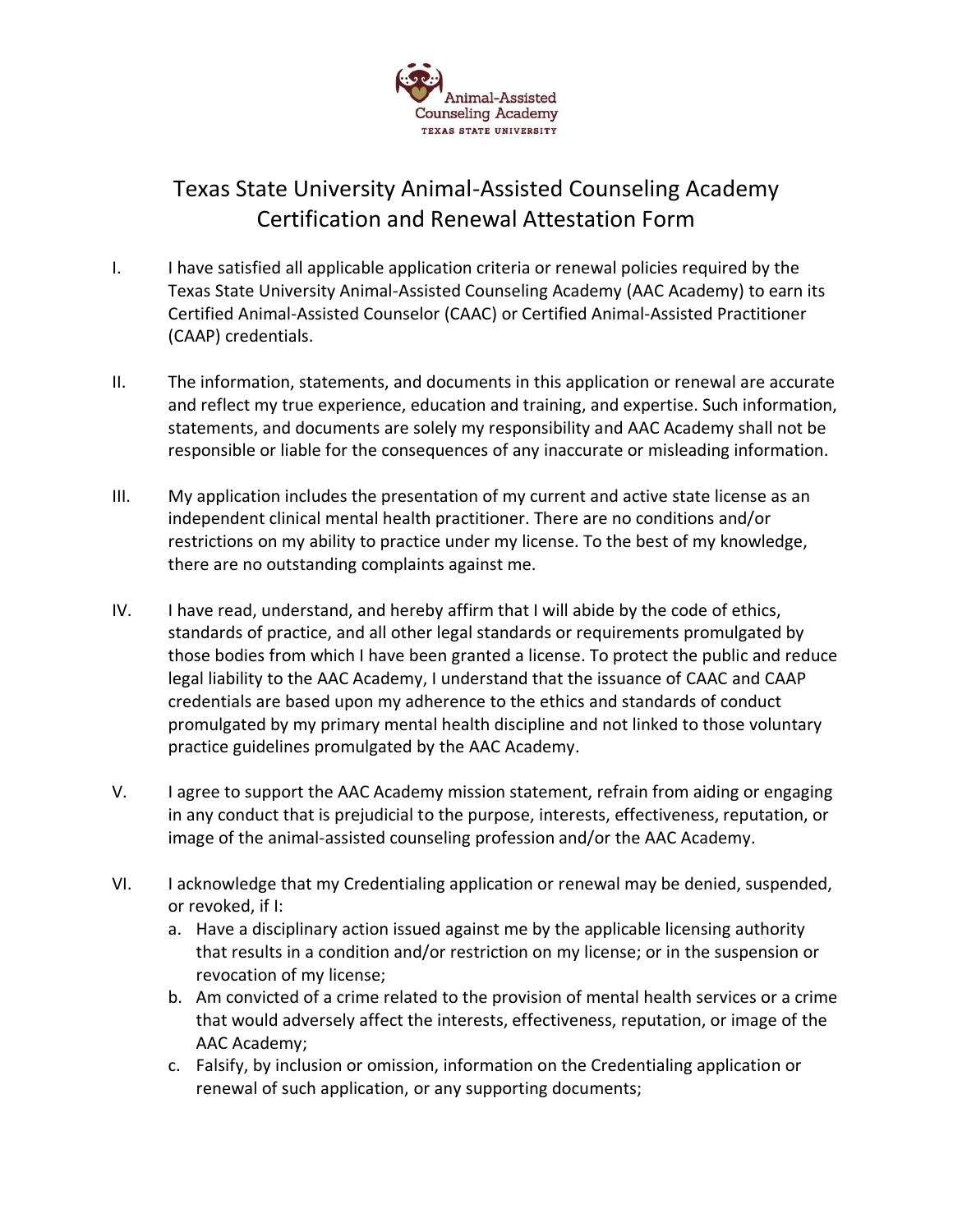

- d. Fail to complete the CAAC/CAAP credentialing application or renewal requirements or update my license expiration date in a timely manner;
- e. Represent my CAAC/CAAP credential as my primary credential or mental health qualification;
- f. Voluntary relinquish my license;
- g. Aid or engage in any conduct that is prejudicial to the purpose, interests, effectiveness, reputation, or image of the animal-assisted counseling profession and/or the AAC Academy; or
- h. Have adverse action taken against me pursuant to any policy or procedure adopted by the AAC Academy from time to time.
- VII. I agree to immediately notify the AAC Academy, by certified, registered or receipted mail, if I:
	- a. Have any disciplinary action issued against me by the applicable licensing authority;
	- b. Have my license suspended or revoked or a condition and/or restriction placed on my license;
	- c. Am convicted of a crime related to the provision of mental health services or a crime that would adversely affect the interests, effectiveness, reputation, or image of the AAC Academy;
	- d. Voluntary relinquish my license; or
	- e. Fail to report any matter as described herein may result in the denial or revocation of my CAAC/CAAP credential.
- VIII. There have been no occurrences as described in section VII that have not been reported to the AAC Academy or that are not described in the attached information, which includes a brief description of the matter, along with a copy of the final resolution or, if not resolved, a description of its current status and attached supporting documentation.
- IX. The AAC Academy shall have no responsibility or liability for the impact that the delay or rejection, for any reason, of a CAAC/CAAP application for, or renewal of, CAAC/CAAP credential may have on my professional standing or employment status.
- X. The AAC Academy and its Ethics & Practices Committee have reserved the sole right to resolve any and all filed complaints regarding my CAAC/CAAP credential. The AAC Academy reserves the right to place my CAAC/CAAP credential on probation, or temporarily suspend or permanently revoke it, after notice and review of any of the occurrences described in items section VI or VII.
- XI. I have not and will not use either the CAAC/CAAP designation as my only or primary credential. I understand that on all professional documents, communications and in all advertising the CAAC/CAAP credentials must be accompanied by the degree and the